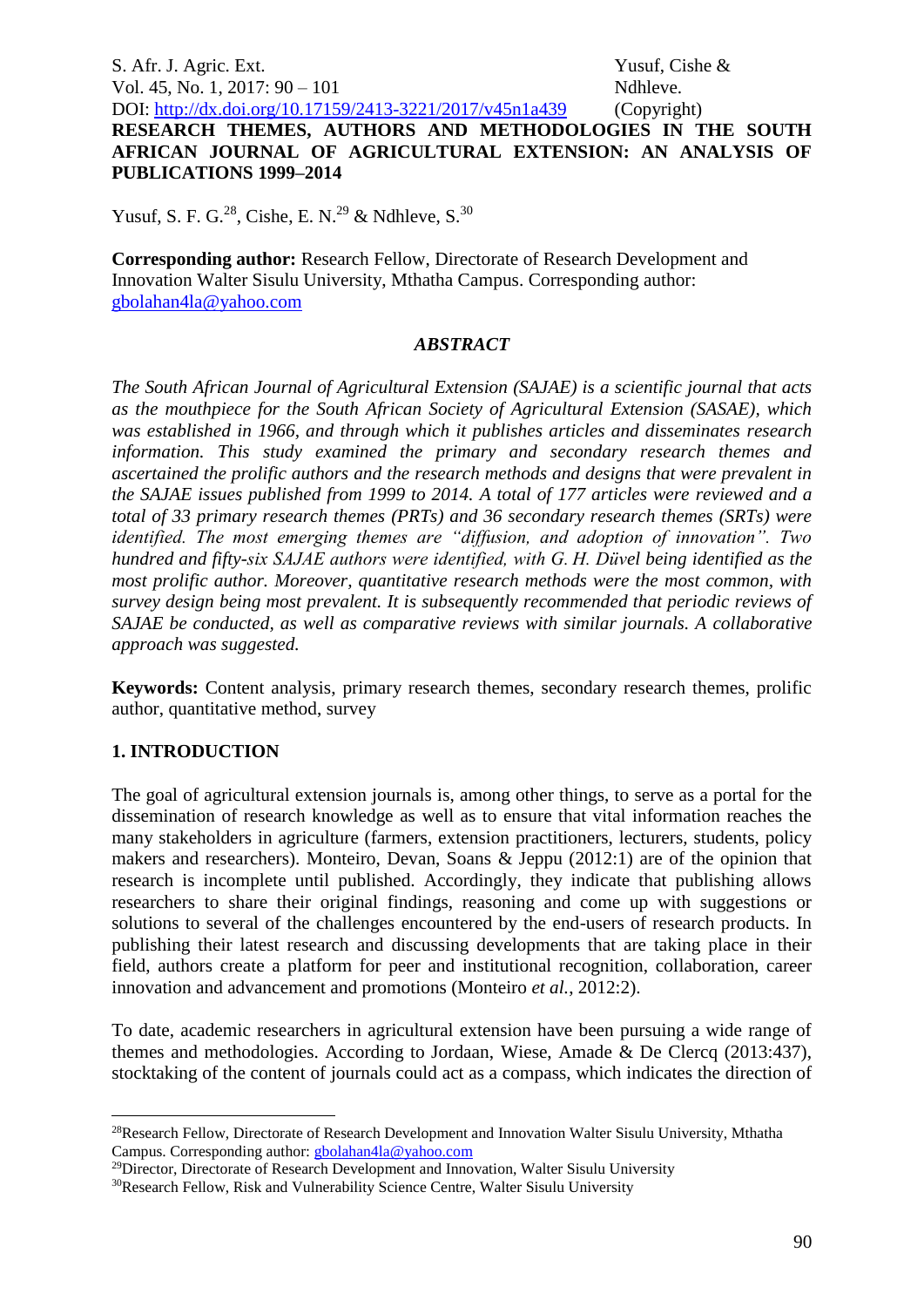future investigations for publication, in terms of contents and methodologies. Bush & Grant (1994:59) and Phelan, Ferreira & Salvador (2002:1163) maintain that such appraisals could reveal new opportunities and trends in the literature, identify gaps and assist journal editors in developing agendas that could guide future research foci and, ultimately, lead to publishing opportunities.

Over the years, content analysis of academic journals has seen publications scrutinised in terms of authorship, institutional affiliation, methodology used and themes (Biljecki, 2016:1307; Buboltz, Deemer & Hoffmann, 2010:369; Huang, Huang, Ali, Zhai, Bi & Liu, 2016:1548). Other studies have analysed outputs of academic research on the content of an article, its length, research approaches and the theory-building trends (Beaty, Nkomo & Kriek, 2009:4), as well as, sample size, gender composition, ethnicity, number of references and research designs (Buboltz *et al.,* 2010:370).

## **1.2 Objectives**

The main objective of this study is to conduct a content analysis of the articles published in the *SAJAE* over a period of 15 years (1999–2014), with the aim of summarising agricultural extension research trends, by identifying the primary (knowledge-based) and secondary (concept-based) research themes in the journal. Furthermore, assist in identify the prolific authors, and the common research methods and designs employed by the authors, serving as a guide for future research.

## **1.3 Literature**

Historically, agricultural research and extension programmes were established in most of the world's economies (Evenson, 2000). As noted by Wesley & Faminow (2014), the challenge for the research community is to develop resilient agricultural systems using rational and, affordable strategies that not only increase production but also achieve food security for households and individuals. Hawkins, Heemskerk, Booth, Daane, Maatman & Adekunle (2009:4) reported that agricultural research has generated several kinds of technology with a high potential for impact; nevertheless, the expected impact on farmers' productivity, livelihoods and quality of life has not been realised. Likewise, Seck, Agboh-Noameshie, Diagne & Bamba (2013:36) reported that research in developing countries has often bypassed the most needy farmers, offering solutions that are beyond their reach or simply inappropriate to their livelihoods. Consequently, concerns have been voiced as to whether future agricultural extension will be actively engaged in research that is both needed and futuristic. According to Edgar, Edgar, Briers & Rutherford (2008:3), scholarship in this field has varied in terms of importance, need, content, superiority and capacity; nevertheless, the research conducted in the discipline influences the future efforts in the field. Ball & Knobloch (2005:49) found that it is critical for practitioners to examine the research base of the practice in order to allow the profession to reflect and ultimately improve the discipline. Doerfert (2003:39), and Podsakoff, Podsakoff, MacKenzie, Maynes & Spoelma, (2014:93), have called on researchers to examine their discipline, focus research, create cohesion and develop goal-oriented visions. Baker, Shinn & Briers (2007) highlighted the need to examine core knowledge objects and knowledge domains. Knowledge is not static and should be disseminated among scholars with a view to addressing social and economic challenges. The need to determine the direction of disciplines, examine their knowledge base and review their literature is aimed at repositioning the focus of research so that it addresses complex and emerging issues in the field of study. Such critical examination will ensure that we know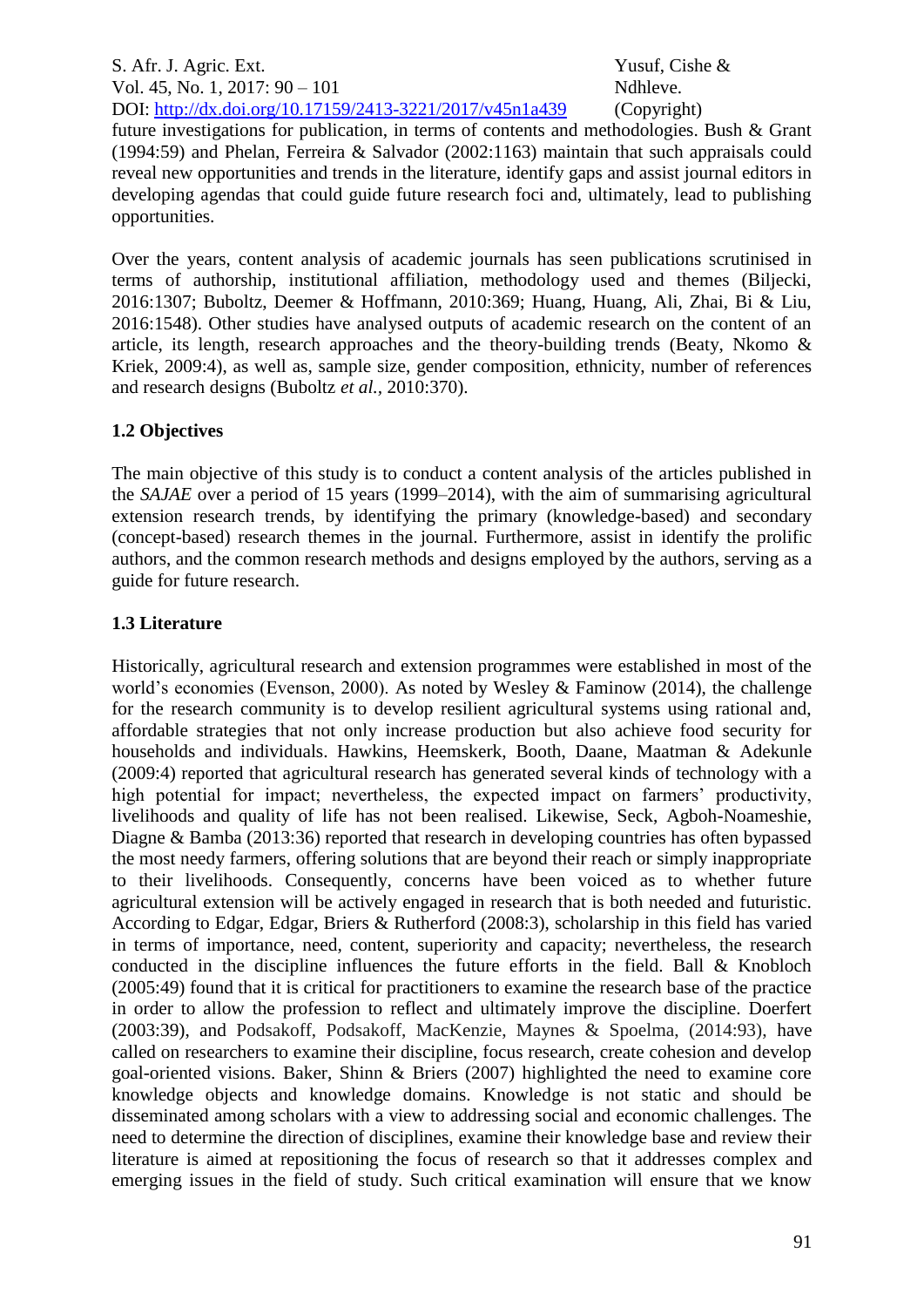where we are heading with research, ensure that the direction is adequate and appropriate and, if we are unclear as to where we are heading, we will stop to examine our past with the intention of crafting a better future for society.

# **1.4 Research methods and procedures**

The *South African Journal of Agricultural Extension* (*SAJAE*) is the scientific mouthpiece of the South African Society of Agricultural Extension (SASAE), established in 1966, in which the Society publishes research articles. The society represents agricultural extensionists involved in agricultural development, mainly from South Africa, but it now has a membership that is spread across the globe. Among its objectives are "to advance and apply the science and practice of agricultural extension within the research development as a scientific discipline by stimulating through study, research, discussion and publication and exchange of knowledge both nationally and internationally" (SASAE website, 2015). The *SAJAE* is listed as an accredited journal with the South African Department of Higher Education and Training (DHET) and as a refereed scientific journal in the field of agricultural extension with the Scientific Electronic Library Online (SciELO) SA.

Content analysis is a flexible, systematic, replicable technique for compressing many words of text into a few content categories based on explicit rules of coding (Palvia & Pinjani, 2007:4). It has been used as a method for analysing written, verbal and visual communication messages within mixed methods approaches (Elo & Kyngäs, 2008:110). For the purpose of this study, specific journal investigation (West, 2007:549), aspects of methodological investigation were included and employed. Firstly, a pilot study of the research themes in the SAJAE was carried out. Research theme categories were created on the basis of previous content analyses of the *SAJAE* published between 1999 and 2014. These categories were used in the pilot study, although the respondents were also given an opportunity to compress or expound on these research theme areas. The pilot study identified 68 research theme areas for agricultural extension. An expert opinion poll was then conducted by sending questionnaires to 136 corresponding authors identified in the SAJAE from 1994 to 2014 (20 years) via email. Their purpose was to validate, and add to, the research themes identified in the field of agricultural extension. Thirty-six emails bounced back undelivered and 11 electronic out-ofoffice replies were received. Ultimately, only 28 authors  $(31.5\%; n=89)$  responded to the expert opinion poll. Content validity was maintained using the study of Edgar *et al.* (2008) as a guide in order to focus the research.

# **1.5 Sample**

Research articles published by the *SAJAE* from 1999 to 2014 were used as the units of analysis. The theme area and classification schema that was used was based on the study by Edgar *et al.* (2008:5), this theme schema was adopted owing to its rigour, which results from the fact that it is based on the views of experts in the field of agricultural extension education. The main focus of each article (knowledge base) was coded as the primary research theme area, while the most prevalent supporting theme (conceptual base) was identified as the secondary theme of each article (Edgar *et al.,* 2008:6).

Working separately, the three researchers used a drawn checklist to review each journal and a meta-analysis was done. Despite disagreement on the coding of the knowledge-based and concept-based themes, consensus was reached with the intervention of an expert in the field of agricultural extension and rural development. The agreed upon checklist was then used to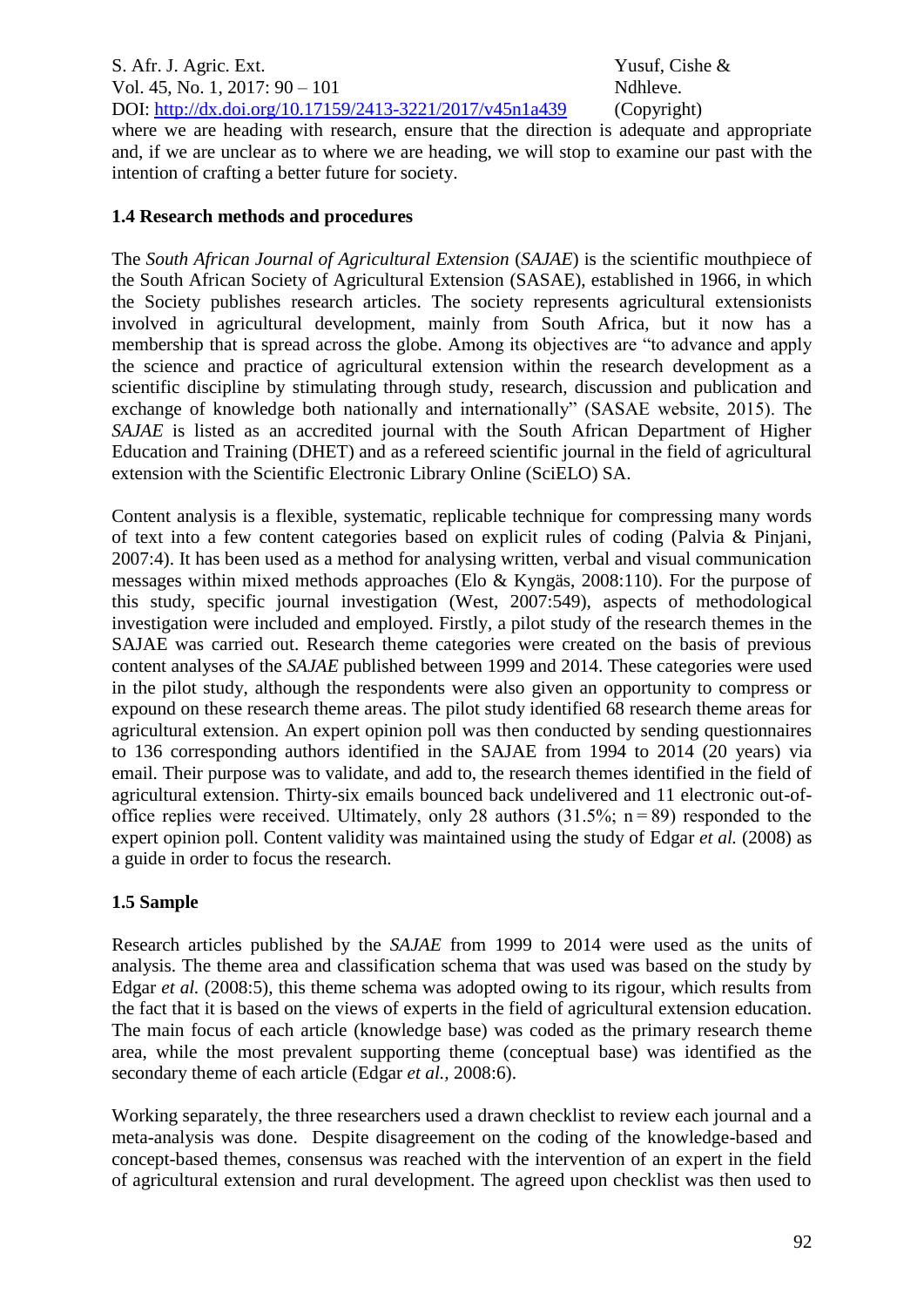S. Afr. J. Agric. Ext. Yusuf, Cishe & Vol. 45, No. 1, 2017: 90 – 101 Ndhleve. DOI: <http://dx.doi.org/10.17159/2413-3221/2017/v45n1a439> (Copyright) apply the coding independently. Themes of all captured data were identified and coded for both standardisation and consistency (Palvia *et al.*, 2003:4).

The 177 articles that were reviewed were identified from all titles articles published between 1999 and 2014 ( $N = 177$ ). The journal had no published editorials, book reviews, interviews, technical notes. Furthermore, no articles were published in 2010.

## **1.6 Inter-coder reliability**

The reliability of the coded items was ascertained using an inter-coder reliability test (Lombard, Snyder-Dutch & Bracken, 2010). In carrying out the test, 10% of the total articles were sampled. These were selected using systematic sampling with a random start. The first article, *n* was randomly selected and every *n+10th* article selected as the sample. Inter-coder reliability test was carried out using Krippendorff's alpha. Krippendorff's alpha inter-coder agreement is considered to be "the most general agreement measure with appropriate reliability interpretations" (Krippendorff, 2004:221). Accordingly, the reliabilities achieved from the test met or exceeded the minimum standard of 0.67 and 0.80 (Krippendorff, 2004), falling between 0.69 and 0.83 and thus within the acceptable values. Following the content analysis, the findings were reported using descriptive analysis.

## 2. RESULTS

The following results summarise the outcome of the study.

## **2.1 Primary research themes (PRTs)**

The first objective was to identify the PRTs in the *SAJAE.* Table 1 indicates the most common PRTs. Thirty-three PRTs were identified, with the most frequent PRT being the diffusion and adoption of innovation (11.3%); followed by agricultural extension, approaches and models (9.60%), and agricultural extension programme evaluation (9.04%).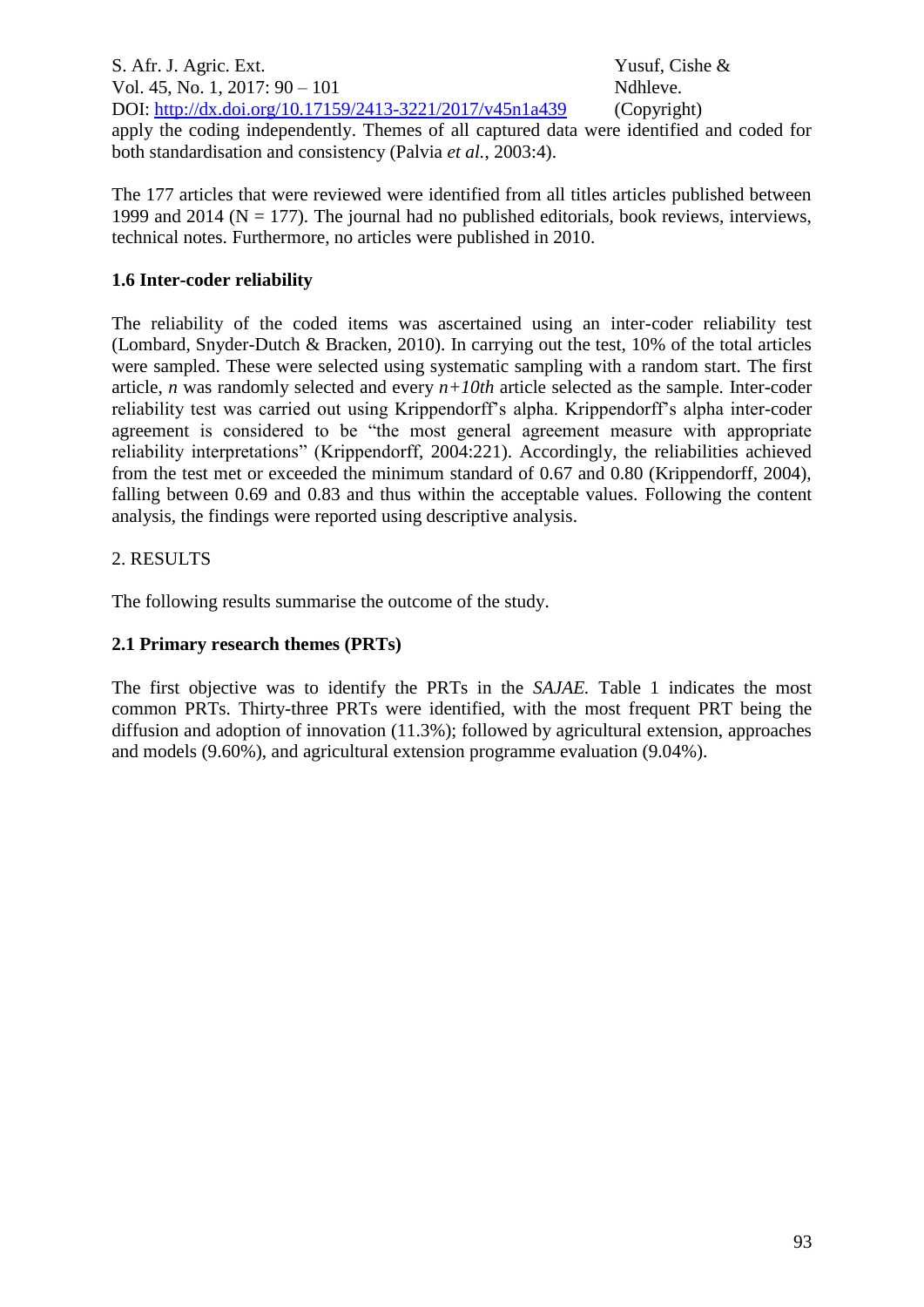| S. Afr. J. Agric. Ext.                                                                           |                |          | Yusuf, Cishe & |
|--------------------------------------------------------------------------------------------------|----------------|----------|----------------|
| Vol. 45, No. 1, 2017: $90 - 101$                                                                 |                | Ndhleve. |                |
| DOI: http://dx.doi.org/10.17159/2413-3221/2017/v45n1a439                                         |                |          | (Copyright)    |
| <b>Table 1:</b> Primary research themes identified in the <i>SAJAE</i> , 1999–2014 ( $n = 177$ ) |                |          |                |
| Primary research themes (PRTs)                                                                   | (f)            | $\%$     |                |
| Diffusion and adoption of innovation                                                             | 20             | 11.30    |                |
| Agricultural extension approaches, models                                                        | 17             | 9.60     |                |
| Agricultural extension programme evaluation                                                      | 16             | 9.04     |                |
| Agricultural extension management                                                                | 14             | 7.91     |                |
| Poverty reduction                                                                                | 13             | 7.34     |                |
| Agricultural communication                                                                       | 12             | 6.78     |                |
| Land reform                                                                                      | 9              | 5.08     |                |
| building,<br>Human<br>Capacity<br>Resource                                                       | $\overline{7}$ | 3.95     |                |
| Management                                                                                       |                |          |                |
| Mentorship, skills development                                                                   | $\overline{7}$ | 3.95     |                |
| Organisational behaviour                                                                         | 6              | 3.40     |                |
| Agricultural extension, agricultural development                                                 | 6              | 3.40     |                |
| Farm management, farming system                                                                  | 6              | 3.40     |                |
| Production marketing                                                                             | 5              | 2.82     |                |
| Farmers group                                                                                    | 5              | 2.82     |                |
| Food security                                                                                    | 5              | 2.82     |                |

## **2.2 Secondary research themes (SRTs)**

Some of the SRTs identified in the *SAJAE* are displayed in Table 2. Thirty-six SRTs areas were identified. The most frequently identified theme was extension, personnel management, service delivery, organisation, and motivation (11.86%). This was followed by adoption, innovation and technology (10.73%).

| <b>Table 2:</b> Secondary research themes identified in the <i>SAJAE</i> , 1999–2014 ( $n = 177$ ) |  |  |  |  |  |
|----------------------------------------------------------------------------------------------------|--|--|--|--|--|
|----------------------------------------------------------------------------------------------------|--|--|--|--|--|

| Secondary research themes (SRTs)                             | (f) | $\%$  |
|--------------------------------------------------------------|-----|-------|
| Extension, personnel management, service<br>delivery,        | 21  | 11.86 |
| organisation, motivation                                     |     |       |
| Adoption, innovation, technology                             | 19  | 10.73 |
| Extension approach, planning, training, models,              | 11  | 6.21  |
| Communal farming, group dynamics, communal land use          | 10  | 5.65  |
| Farm families, farm workers, adaptation, behaviour, support, | 10  | 5.65  |
| households, linkage (small-scale and commercial farmers),    |     |       |
| transformational behaviour                                   |     |       |
| Smallholders, skills, emerging farmers                       | 9   | 5.08  |
| Farm management, farm viability, practices                   | 9   | 5.08  |
| Planning and implementation                                  | 3   | 1.70  |
| Agricultural production, agricultural development            | 3   | 1.70  |
| Women in agriculture                                         | 3   | 1.70  |
| Continuous professional development<br>(CPD)<br>models.      | 3   | 1.70  |
| experience                                                   |     |       |
| Institutional factors, institutional innovations             | 3   | 1.70  |

## **2.3 Expert opinion**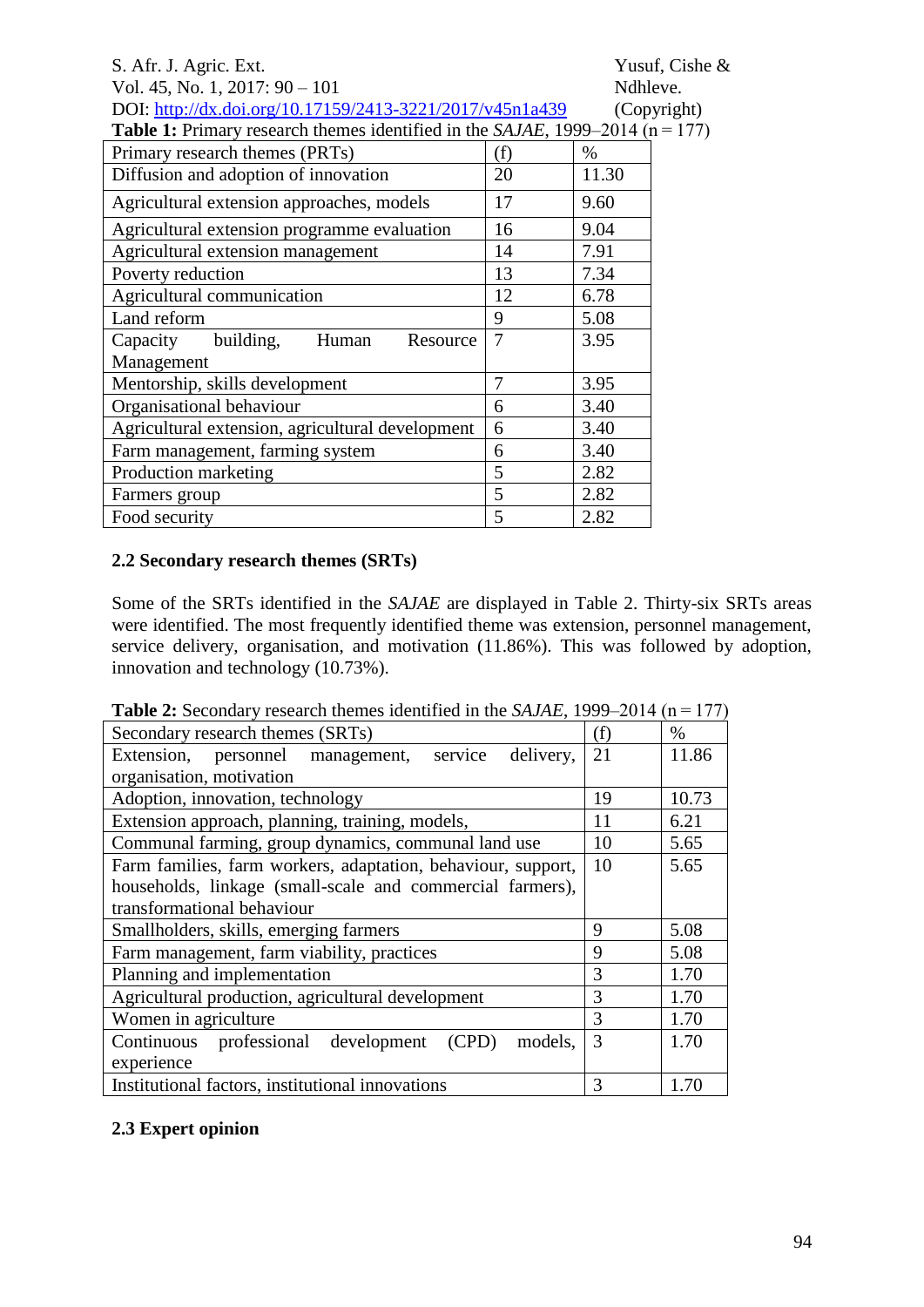The result of the expert opinion conducted indicates that of the 68 themes extracted from the articles published between 1999-2014, 14 (20.58%) themes were regarded as non-agricultural extension field *per se* (Table 3). However, the expert opinions suggested among other themes not listed in the questionnaires to include development ethnography, rural anthropology, agrarian reform, and multiple livelihoods.

**Table 3:** Themes from the questionnaires regarded as non-agricultural extension themes by expert opinions

| <b>Biodiversity</b> | Environmental policy | HIV/AIDS       | Job performance |
|---------------------|----------------------|----------------|-----------------|
| Job satisfaction    | Marketing            | Private sector | <b>Risk</b>     |
| Simulation          | Storage              | Women          | Households      |
| Health              | Roads                |                |                 |

## **2.4 Prolific authors**

Table 4is a representation of the authors of the 177 journal articles analysed in the SAJAE. No discrimination occurred in ascribing the number of published article(s) to both lead and supporting authorship. They were also counted on the assumption that every author contributed to the published article. Consequently, 256 authors were identified, with 50 (25.24%) being published by sole authors, as shown in table 5.

| <b>Table +.</b> Distribution of articles by number of authors |    |  |  |  |     |  |  |
|---------------------------------------------------------------|----|--|--|--|-----|--|--|
| <b>Authors</b>                                                |    |  |  |  |     |  |  |
| <b>Number of articles</b>                                     | 50 |  |  |  |     |  |  |
| <b>Percentage</b>                                             |    |  |  |  | 4.1 |  |  |

**Table 4**: Distribution of articles by number of authors

|                      | <b>Table 5:</b> Authorship in the <i>SAJAE</i> 1999–2014 (No. of authors = 256; No. of articles = 177) |  |  |  |
|----------------------|--------------------------------------------------------------------------------------------------------|--|--|--|
| $\alpha$ in $\alpha$ |                                                                                                        |  |  |  |

| <i>SAJAE</i> authors |    | % of authors | % of articles |
|----------------------|----|--------------|---------------|
| G. H. Düvel          | 26 | 10.15        | 14.70         |
| S. E. Terblanche     | 21 | 8.20         | 11.86         |
| J. B. Stevens        | 14 | 5.47         | 7.90          |
| F. S. Lategan        |    | 2 73         | 3.95          |

## **2.5 Research methods**

A review of the articles revealed that quantitative research methods were the most common at 54.8%, followed by mixed methods (30.50%) and qualitative methods (14.7%). Most (70.3%) of the mixed methods involved a combination of two methods (quantitative and qualitative), although a few made use of more than two. Authors used a variety of research designs, as outlined in Table 6.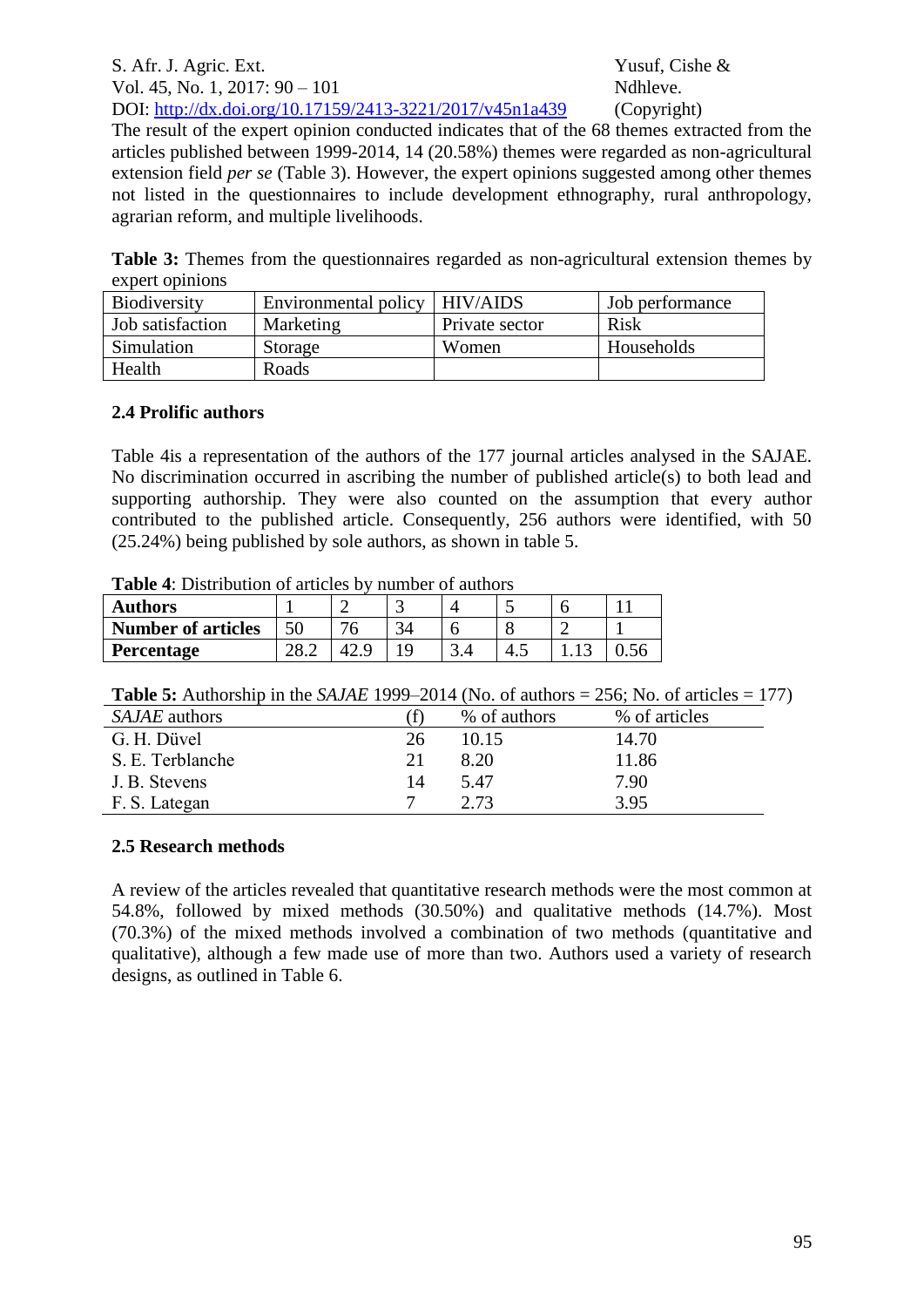| S. Afr. J. Agric. Ext.                                                              | Yusuf, Cishe $\&$ |
|-------------------------------------------------------------------------------------|-------------------|
| Vol. 45, No. 1, 2017: $90 - 101$                                                    | Ndhleve.          |
| DOI: http://dx.doi.org/10.17159/2413-3221/2017/v45n1a439                            | (Copyright)       |
| <b>Table 6:</b> Research designs used in the <i>SAJAE</i> , 1999–2014 ( $N = 177$ ) |                   |

| $\frac{1}{2}$ of respect on Good the cool of the stronger $\frac{1}{2}$ |                |               |
|-------------------------------------------------------------------------|----------------|---------------|
| <b>Design</b>                                                           | (f)            | $\frac{0}{0}$ |
| Survey                                                                  | 101            | 57.06         |
| Narrative                                                               | 28             | 15.82         |
| Case study                                                              | 10             | 5.65          |
| Ethnographical                                                          | 8              | 4.52          |
| Mixed design                                                            | 8              | 4.52          |
| Experimental                                                            | 6              | 3.40          |
| Action research                                                         | 6              | 3.40          |
| Delphi                                                                  | $\overline{2}$ | 1.13          |
| Ex-post facto                                                           | 1              | 0.56          |
| Exploratory                                                             |                | 0.56          |
| Others                                                                  | 4              | 2.30          |

## **3. DISCUSSION**

The most common research theme emanating from both the PRTs and SRTs was on "diffusion and adoption of innovation" targeting the smallholder farmers within the examined period. Several of the articles' themes are reflections of the critical issues supported by a government White Paper on Agriculture released in 1995, titled Broadening Access to Agriculture Thrust (BATAT), which encapsulates strategic transformation in the agricultural sector (Department of Agriculture, 2005). In addition, this indicates how policy has the potential to drive research. Most of the research themes identified (PRTs and SRTs) are also in tandem with the concepts argued by Terblanche (2008:74-76) as being strategic in improving agricultural extension in South Africa.

The findings identified an average of 11.8 articles published by SAJAE per year. ASSAf (2010) observed the low number of articles in a "Report on peer review of scholarly journals in the agricultural and related basic life sciences". The organisation indicates that the trend could probably be the result of strict quality standards or reflection of the very small research community in the discipline. However, if the total number of Universities and Universities of Technology's offering agricultural extension and rural development as a course in South Africa, and coupled with other institutions like Agricultural Research Council, Department of Agriculture, Forestry and Fisheries, and Colleges of Agriculture, are considered, it could be argued that the research output is in fact low. Furthermore, the fact that authors may be publishing in other journals both local and international should be considered before any conclusive judgment. In addition, if foreign authors' contributions are taken into cognisance, output from the journal may be classified as low per year. The majority of the articles (61.58%; n=177) focused on the smallholder farmers while 20.34% of the articles discussed issues that could affect both commercial and smallholder farmers. The findings were in line with the report of ASSAf (2010) that the majority (84%) of articles are on local problems affecting the resource-poor farmers.

Future research could be directed by identifying the gaps in the various thematic areas (primary and secondary). Research focused on skills development and in-service training seem inadequate. The discussion paper of Liebenberg (2015) on "Agricultural advisory services in South Africa" affirmed the limited exposures of extension personnel to skills capacity development in various categories. Liebenberg (2015) indicates that the objectives of the Extension Recovery Programme formulated in 2011 by the National Department of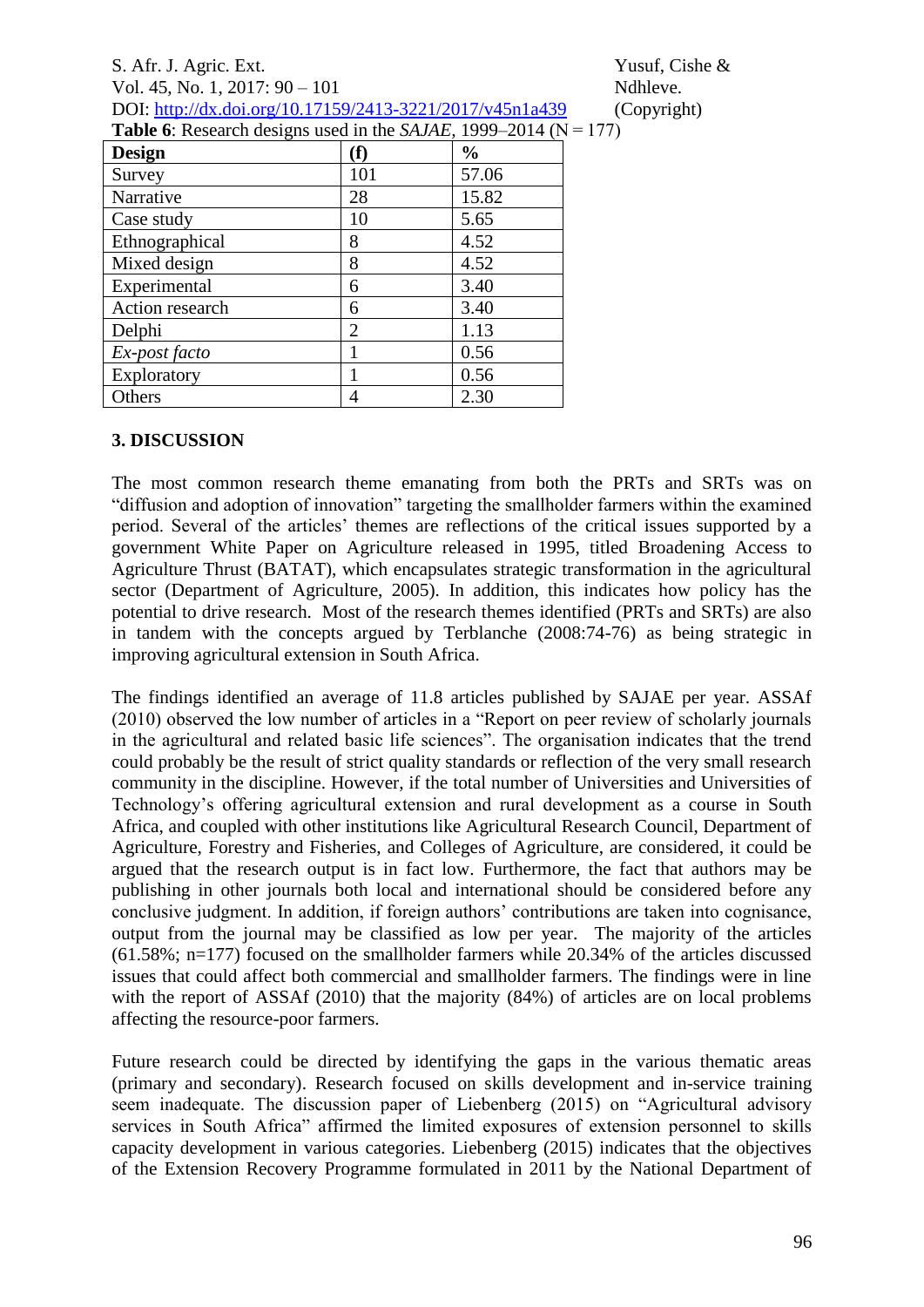Agriculture towards revitalising and capacitating extension services in SA are still far from realised. Therefore, further research on the best practices could be used to close the gap. The findings observed articles published in the field of technological innovations and diffusion from both PRTs  $(11.3\%; n=177)$  and SRTs  $(10.73\%; n=177)$  to be the most common themes in both categories. The findings portray the process of agricultural development, which according to Feder, Just & Zilberman (1985:258), say that technological innovation and diffusion were parts of the factors contributing to Asia's transformation of agriculture to green revolution. Diao, Hazell & Thurlow (2010:1378) indicate that research on agricultural development is considered to be the most effective strategy for boosting economic growth in Africa. Serumaga-Zake & Arnab (2012:63), argued that research targeting rural development could reduce rural urban migration, create rural jobs and energise local economic growth. There were fewer articles on land reform and communal land use from both the PRTs and SRTs respectively. The South African government programme on land reform since 1994 is still a critical and volatile issue that is generating renewed vigour and political divide. According to Walker (2003: 115), land issues are at the "heart of the South Africans' quest for liberation from political oppression, rural poverty and underdevelopment". Furthermore, research focus on public-private partnership is very limited. However, this area has been generating public interest since the government machinery and implementation of service delivery has been lacking, including the adequate financing of public extension services.

Private sector participation in extension in South Africa was dated back to the founding years of the SASAE (Koch &Terblanché, 2013:110). At that time, the sector participation focused on the supply (and after-sale service) of seed, fertilizer and lime, animal feed, plantprotection chemicals, tractors, farm implements, vehicles, packing materials, fuel and lubricants and financial services to the farmers (Luus, 1987 cited in Koch &Terblanché, 2013). Liebenberg (2015) opined that the efforts of the private sector participation in critical areas that could reduce poverty are still lacking. The author argued that provision of credit availability to the poor farmers that could enhance their capacity would require the support and involvement of the private sector credit institutions. Likewise, is the provision of infrastructure and encouraging local people participation in the process. An argument by Poulton & Macartney (2012:104) indicates that state failures can undermine the effectiveness of public–private partnerships (PPP) in agricultural extension. The authors opined that evidence base is still limited, while calling on organisations promoting innovative PPPs to disclose more information that could promote efficiency and effectiveness. Extension research is a key in leveraging smallholder farmers' competitive position in the face of globalization. Articles focusing on globalisation were limited, observed only within SRTs. Globalization is a threat to the development of local small-scale farmers participation in production, processing and the market shares (Farrington, 2002). According to the FAO (2013), globalization is coming in with a lot of dynamism that makes small-scale farmers less competitive. The changes in industrial organisation and procurement could create costs and technical requirements that may be out of reach for small farmers to access modern market channels. Therefore, further research is required to address this as a trending theme.

Other themes not covered, but suggested as being important by the expert opinions are development ethnography, rural anthropology, agrarian reform and multiple livelihoods. In the post apartheid era of South Africa, gaps still exist between epistemic cultures and knowledge culture for the analysis of rural transition. The concept of Epistemic Cultures asks the question of "how does science create knowledge?" According to Certina (2009:363), the Epistemic Cultures "are sets of practices, arrangements and mechanisms bound together by necessity, affinity and historical coincidence which, in a given area of professional expertise,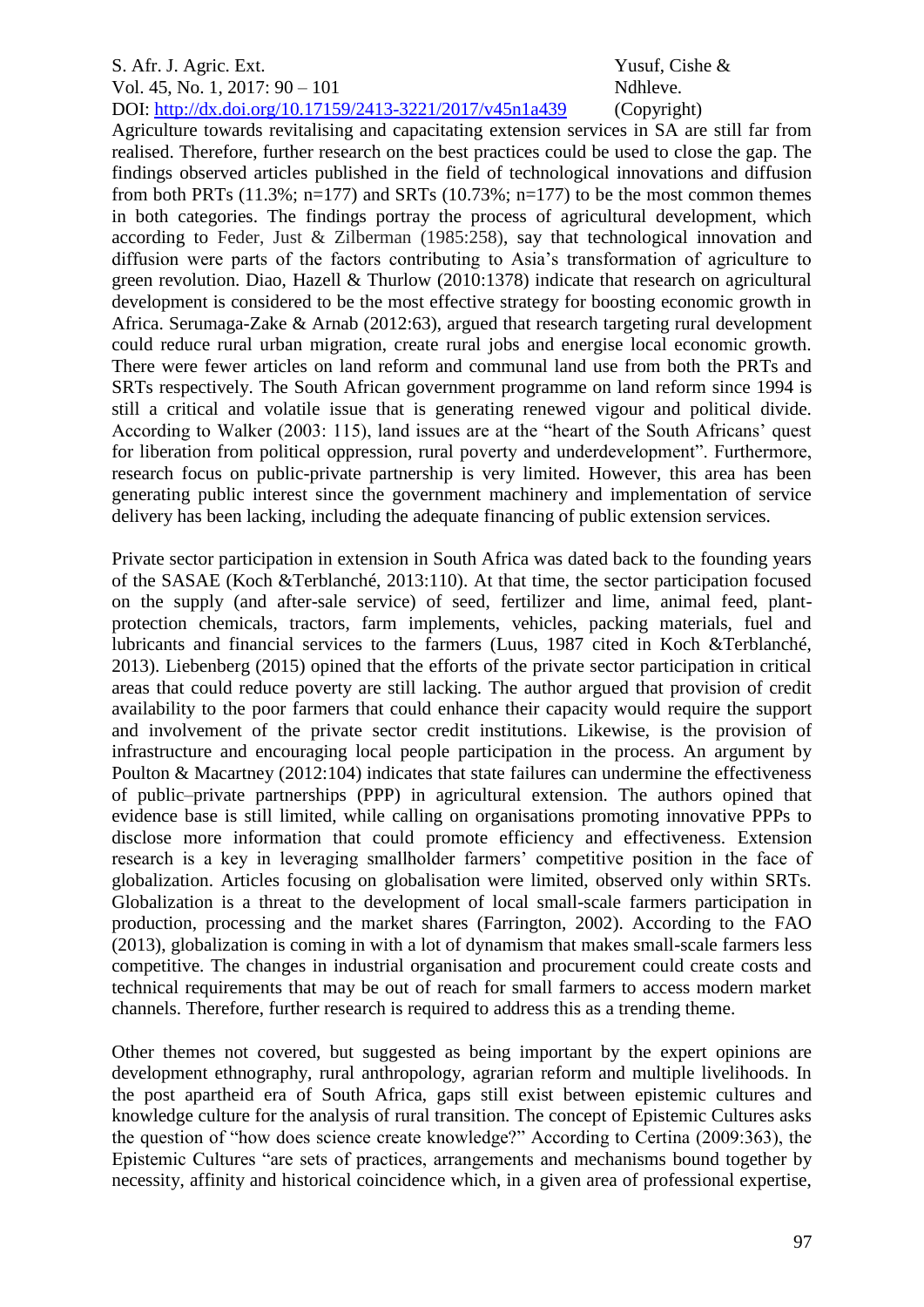make up how we know what we know". On the other hand, "knowledge-cultures are the ways by which knowledge is produced, distributed, accumulated and collectively approached within a profession which serve to construct work-based learning in specific ways" (Nerland, 2008:49). A peep into the evolution of South Africa pre and post apartheid era revealed the wide disparity existing between the white commercial farmers and the black farmers, who are mostly smallholder and resource-poor. There have been efforts by the government to reconstruct the extension system that would promote rapid development of the black farmers. However, the gap between the epistemic and knowledge cultures still require further investigation.

According to Van Assche, Hornidge, Shtaltovna & Boboyorov (2013), a clear understanding of these cultures could lead to unique modes of interpretation, recombination and implementation of new and pre-existing models of extension system that could serve the people better. As pointed out by Crane, (2014:45) "technologists are urged to use farmers' knowledge and practices as both the starting point for technological innovations as well as the ultimate measure of the value of innovation". The author argued that the approach was premised upon close ethnographic study of farmers' livelihoods: especially how technical agricultural practices interacted with household dynamics, community structures, and cultural values.

The findings of this study indicate that a majority of research in agricultural extension is survey research. The trend was in line with the findings of ASSAf (2010) that the majority of articles present survey-type results with descriptive statistics. This was also the finding of Davies, Howell and Petrie's (2010) in their study of trends in research and scholarship between 1998 and 2007. Although Johnson & Onwuegbuzie (2004:18) suggests mixed methods to be superior in research methodology as compared to mono-method research, the use of mixed methods by authors in the published articles examined was low.

# **4. RECOMMENDATIONS**

The field of agricultural extension as a discipline requires a paradigm shift from its current focus in order to remain relevant in the future. Several competing professions are currently engaging in extension activities. For there to be confidence in the agricultural extension being a catalyst for the realisation of Vision 2030, in South Africa, rigorous approaches to research that will impact the community are required. Therefore, this study recommends that a periodic content analysis of published articles takes place every ten years in order to ascertain topics are being discussed, the methodologies used and the impact these have on society. This will assist in determining future research focus areas. A collaborative approach was suggested rather than sole authorship.

# **REFERENCES**

- ACADEMY OF SCIENCE OF SOUTH AFRICA (ASSAf), 2010. *Report on peer review of scholarly journals in the agricultural and related basic life sciences.* Academy of Science of South Africa, Pretoria, South Africa, 0040 <http://www.assaf.org.za/files/2011/02/SPP-Social-Agri-2010-WEB.pdf> [Accessed 23 December 2015].
- BAKER, M., SHINN, G. C., & BRIERS, G. 2007. Doctoral content in 2010: Perceptions of US scholars engaged in agricultural education. Proceedings of the 2007 AAAE Research Conference. Minneapolis, MN.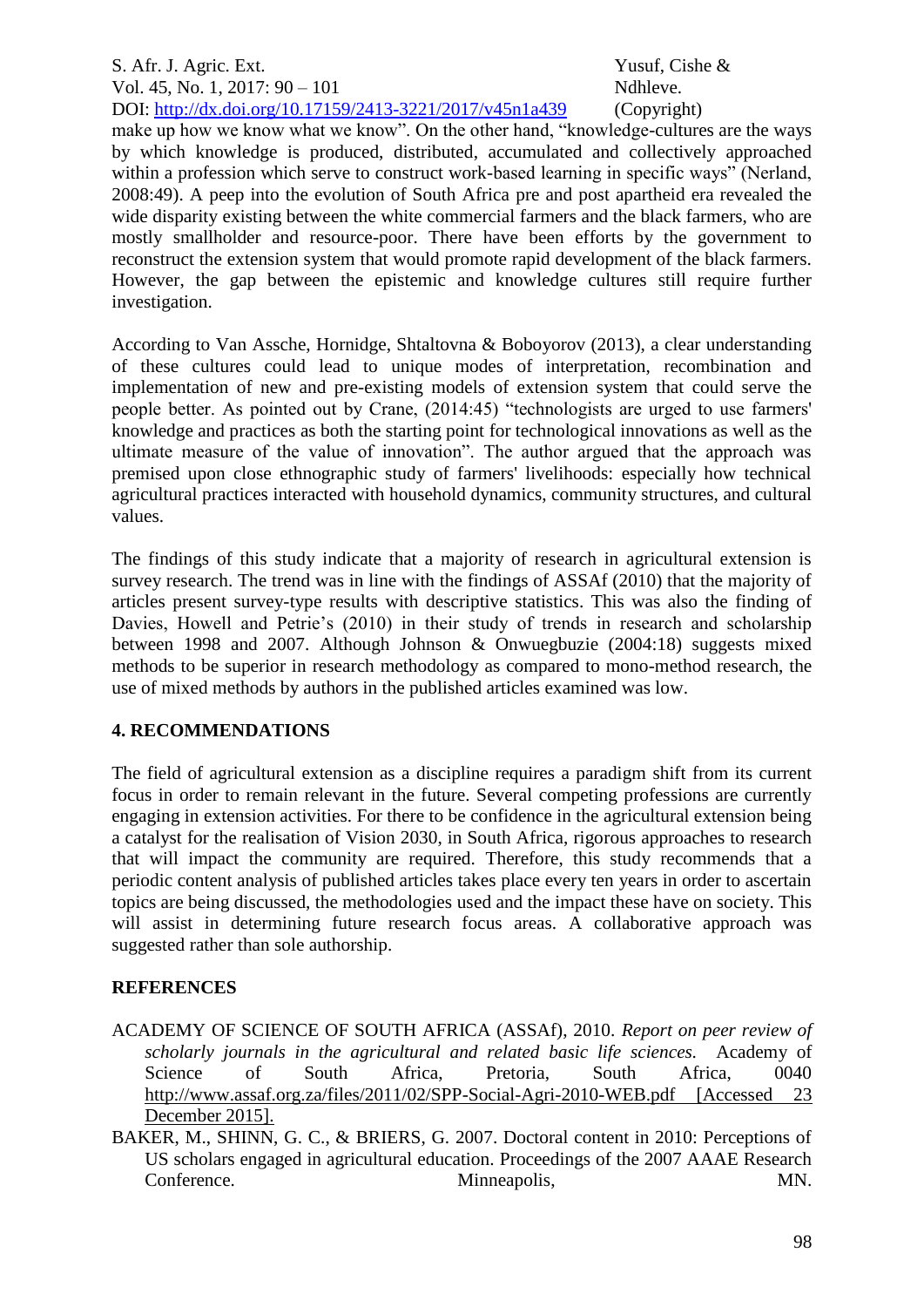S. Afr. J. Agric. Ext. Yusuf, Cishe &

Vol. 45, No. 1, 2017: 90 – 101 Ndhleve.

- DOI: <http://dx.doi.org/10.17159/2413-3221/2017/v45n1a439> (Copyright) [http://aaae.okstate.edu/proceedings/2007/IndividualPapers/168-Baker\\_etal.pdf](http://aaae.okstate.edu/proceedings/2007/IndividualPapers/168-Baker_etal.pdf) [Accessed 2 July 2016].
- BALL, A. L., & KNOBLOCH, N. A. 2005. A document analysis of the pedagogical knowledge espoused in agriculture teaching method courses. *J. Agric. Educ*, 46(2): 47– 57.
- BEATY, D., NKOMO, S., & KRIEK, H. S. 2009. Management theory-building trends in South Africa: An archival analysis. *Mgt Dynamics*, 15(2): 2–9.
- BILJECKI, F. 2016. A scientometric analysis of selected GI Science journals. *Int. J. Geogr. Inf. Sci*, 30(7): 1302-1335.
- BUBOLTZ J. R. W., DEEMER, E., & HOFFMANN, R. 2010. Content analysis of the Journal of Counselling Psychology: Buboltz, Miller, and Williams (1999) 11 years later. *J. Couns. Psychol,*57(3): 368.
- BUSH, A.L. & GRANT, E.S. 1994. Analysing the content of marketing journals to assess trends in sales force research: 1980-1992. *J. Pers. Selling Sales. Manage,* 14(3): 57–67.
- CERTINA, K.K. 2009. *Epistemic cultures: How the sciences make knowledge*. Harvard University Press.
- CRANE, T.A. 2014. Bringing science and technology studies into agricultural anthropology: technology development as cultural encounter between farmers and researchers. *C&AFE* 36(1): 45-55.
- DAVIES, R., HOWELL, S., & PETRIE, J. 2010. A review of trends in distance education scholarship at research universities in North America, 1998–2007. *Intl. Rev. Res. Op & Dis. Learn*ing 11(3):42–56.
- DEPARTMENT OF AGRICULTURE. 2005. *Norms and standards for extension and advisory services in agriculture.* Directorate: Scientific Research and Development. Pretoria.
- DIAO, X., HAZELL, P., & THURLOW, J. 2010. The role of agriculture in African development. *World Dev*, 38(10): 1375-1383.
- DOERFERT, D.L. 2003. Agricultural literacy: An assessment of research studies published within the agricultural education profession. In *Proceedings of the 22nd Annual Western Region Agricultural Education Research Conference, Portland* (Vol. 41).
- EDGAR, L.D., EDGAR, D.W., BRIERS, G.E. & RUTHERFORD, T. 2008. Research themes, authors, and methodologies in the Journal of Agricultural Education: A ten year look. *JACR*, 58(1). [http://pubs.aged.tamu.edu/jsaer/pdf/Vol 58/58-01-044.pdf\[](http://pubs.aged.tamu.edu/jsaer/pdf/Vol%2058/58-01-044.pdf)Accessed 13 December, 2015]
- ELO, S. & KYNGÄS, H. 2008. The qualitative content analysis process. *J. Adv. Nurs,* 62(1): 107–115.
- EVENSON, R. E. 2000. Economic impacts of agricultural research and extension. In *Handbook of agricultural economics*, edited by B. L. Gardner& G.C. Rausser. Elsecier Science.
- FARRINGTON, J. 2002. Recent and future challenges in agricultural extension. LEISA Magazine. [http://www.agriculturesnetwork.org/magazines/global/changing-information](http://www.agriculturesnetwork.org/magazines/global/changing-information-flows/recent-and-future-challenges-in-agricultural/at_download/article_pdf)[flows/recent-and-future-challenges-in-agricultural/at\\_download/article\\_pdf](http://www.agriculturesnetwork.org/magazines/global/changing-information-flows/recent-and-future-challenges-in-agricultural/at_download/article_pdf) [Accessed 09 March 2016].
- FAO [FOOD AND AGRICULTURE ORGANIZATION OF THE UNITED NATIONS]. 2013. International Year of Family Farming 2014: Master Plan. [Rome, Italy: FAO]. [http://www.fao.org/fileadmin/user\\_upload/iyff/docs/Final\\_Master\\_Plan\\_IYFF\\_2014\\_30-](http://www.fao.org/fileadmin/user_upload/iyff/docs/Final_Master_Plan_IYFF_2014_30-05.pdf) [05.pdf](http://www.fao.org/fileadmin/user_upload/iyff/docs/Final_Master_Plan_IYFF_2014_30-05.pdf) [Accessed 13 October 2016].
- FEDER, G., JUST, R.E. & ZILBERMAN, D., 1985. Adoption of agricultural innovations in developing countries: A survey. *Econ dev cult change*, *33*(2):255-298.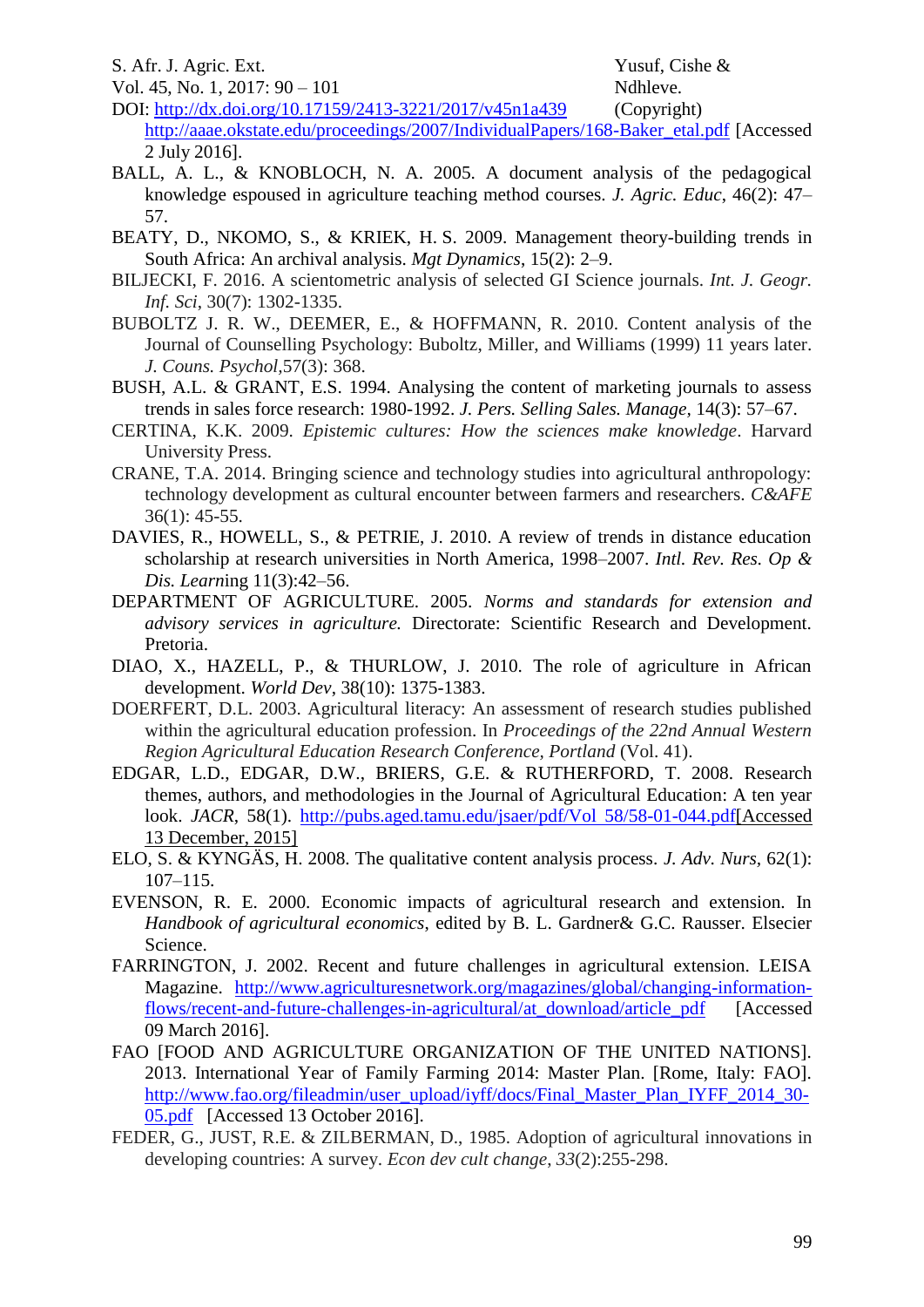S. Afr. J. Agric. Ext. Yusuf, Cishe &

Vol. 45, No. 1, 2017: 90 – 101 Ndhleve.

DOI: <http://dx.doi.org/10.17159/2413-3221/2017/v45n1a439> (Copyright) HAWKINS, R., HEEMSKERK, W., BOOTH, R., DAANE, J., MAATMAN, A. & ADEKUNLE, A. A. 2009. *Integrated agricultural research for development (IAR4D): A concept paper for the Forum for Agricultural Research in Africa (FARA) Sub-Saharan Africa Challenge Programme (SSA CP).* Accra, Ghana: FARA.

- HUANG, Y., HUANG, Q., ALI, S., ZHAI, X., BI, X. & LIU, R. 2016. Rehabilitation using virtual reality technology: a bibliometric analysis, 1996–2015. *Scientometrics*,*109*(3): 1547-1559.
- JOHNSON, R. B. & ONWUEGBUZIE, A. J. 2004. Mixed methods research: A research paradigm whose time has come. *Educ. Res*, 33(7): 14-26.
- JORDAAN, Y., WIESE, M., AMADE, K., & DE CLERCQ, E. 2013.Content analysis of published articles in, *S. Afr. J. Econ Manag. S.* 16(4): 435–451.
- KOCH, B. H.& TERBLANCHÉ, S. E. 2013. An overview of agricultural extension in South Africa. *S. Afr. J. Agric Ext*, 41: 107 – 117.
- KRIPPENDORFF, K. 2004. Reliability in content analysis: Some common misconceptions and recommendations. *Hum. Comm. Res*, 30(3): 411–433.
- LIEBENBERG, F. 2015. Agricultural Advisory Services in South Africa. Discussion Paper. Department of Agricultural Economics, Extension and Rural Development, Faculty of Natural and Agricultural Sciences, University of Pretoria. [http://ageconsearch.umn.edu/bitstream/241722/2/agric\\_advisory\\_services.zp64017.pdf](http://ageconsearch.umn.edu/bitstream/241722/2/agric_advisory_services.zp64017.pdf)  [Accessed 12 October 2016]
- [LOMBARD,](mailto:lombard@temple.edu) M., [SNYDER-DUCH,](mailto:jsduch@carlow.edu) [&BRACKEN.](mailto:c.bracken@csuohio.edu) 2010.Practical resources for assessing and reporting intercoder reliability in content analysis research projects. http://matthewlombard.com/reliability/.
- LUUS, P. C. 1987. Die geskiedenis van firmagebonde (handels-) voorligting in Suid-Afrika. *In* 21ste Herdenking (1966–1987). In: KOCH, B. H.& TERBLANCHÉ, S. E.2013. An overview of agricultural extension in South Africa. *S. Afr. J. Agric Ext*. Vol. 41: 107-117.
- MONTEIRO, F, N, P., DEVAN, P. P., SOANS, S. T., & JEPPU, A. K. 2012. Importance of publishing research. *Int. J. AJ. Inst. Med. Sci,* 1(1-2): 1-2.
- NERLAND, M. 2008. Knowledge cultures and the shaping of work-based learning: The case of computer engineering. *Vocat. Learn*, *1*(1): 49-69.
- PALVIA, P., MAO, E., SALAM, A. F. & SOLIMAN, K. S. 2003. Management Information Systems research: What's there in a methodology. *Com. Asso. Info. Syst.*11(16): 289– 309.
- PALVIA, P. & PINJANI, P. 2007. A profile of information systems research published in Information & Management., *Info & Mgt* 44(1): 1–11.
- PHELAN, S. E., FERREIRA, M. & SALVADOR, R. 2002. The first twenty years of the Strategic Management Journal. *Strateg. Manage. J*, 23:1161–1168.
- PODSAKOFF, N. P., PODSAKOFF, P. M., MACKENZIE, S. B., MAYNES, T. D. & SPOELMA, T. M. 2014. Consequences of unit-level organizational citizenship behaviours: A review and recommendations for future research. *J. Occup. Behav,* 35(S1): S87-S119.
- POULTON, C. & MACARTNEY, J. 2012. Can public–private partnerships leverage private investment in agricultural value chains in Africa? A preliminary review. *World Dev.*  40(1): 96-109.
- SASAE WEBSITE 2015. South African Society for agricultural Extension. http://www.sasae.co.za/
- SECK, P. A., AGBOH-NOAMESHIE, A., DIAGNE, A., & BAMBA, I. 2013. Repackaging agricultural research for greater impact on agricultural growth in Africa. *Food. Secur Journal*,1(2): 30–41.